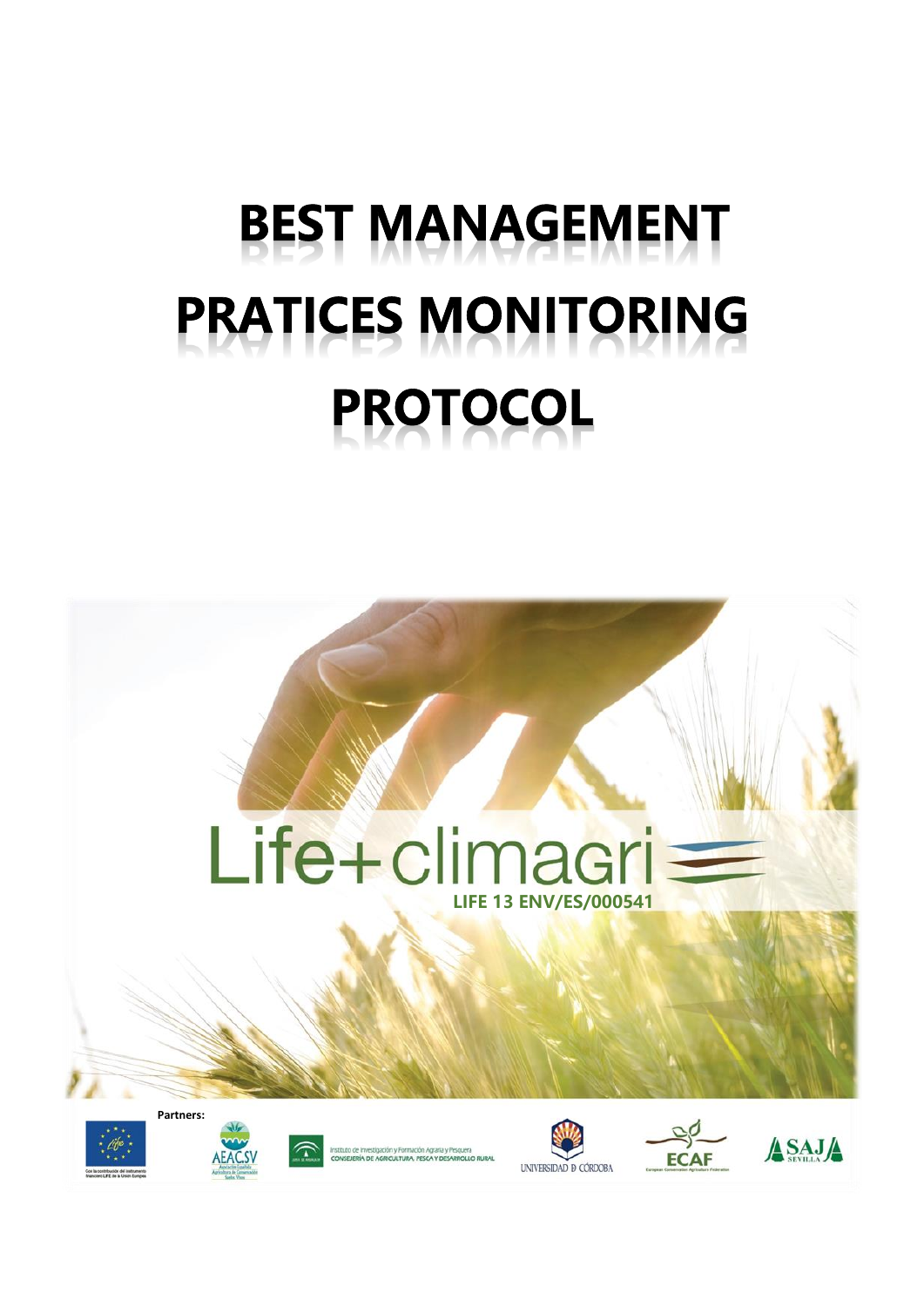

# **BEST MANAGEMENT PRACTICES MONITORING PROTOCOL**

This "Monitoring Protocol" aims to provide technicians and farmers with a tool that, in a simple way, allows to detect the strengths and weaknesses of the management and characteristics of their farms in reference to the indicators of the LIFE ClimAgri project.

It is presented a Best Management Practices (BMPs) follow up evaluation tool easy to be completed by the farmer, as well as a matrix that indicates the indicators of the project that are affected by the implementation of each BMP.

This double-entry matrix has two utilities:

- In view of the results obtained in the monitoring protocol for each BMP, the farmer can take into account the indicators in which an improvement could be expected if the proposed techniques in each BMP (in the "Manual of Best Management Practices" of this project) are implemented.

- Based on the results obtained for the indicators in the GIS platform, the farmer can identify the BMPs that should be implemented in his farm to improve those indicators for which scores are low.

#### **HOW DOES THIS PROTOCOL WORK?**

The level of implementation of each BMP is assessed following a different method, depending on the BMP to be evaluated:

- List of options: This method is used for BMPs 1, 2 and 3.
- The farmer must select the option that most closely matches to the real management of his farm. The score for the level of implementation of this BMP coincide with the score associated to the selected option.
- List of practices: This method is used for practices 4 to 10. The farmer must answer whether he carries out the practice proposed in the questionnaire. He has three possible answers: "YES", "SOMETINES" or "NO". The score for the level of implementation of the BMP is calculated by adding the scores obtained for each practice.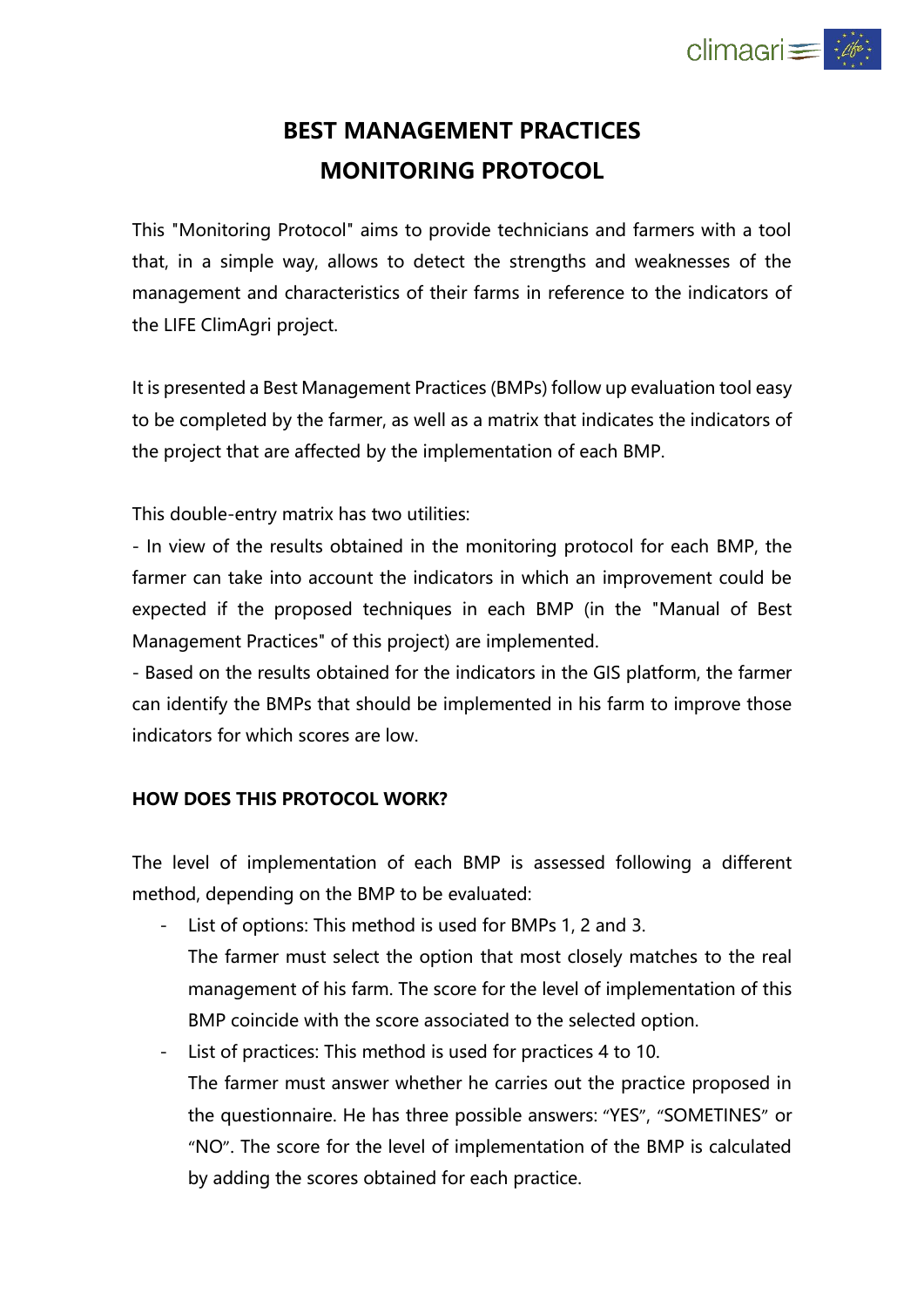

#### **INTERPRETATION OF THE ASSESSMENTS**

The score obtained for each BMP must be interpreted as follows:

- Score ≥7: The level of implementation of the BMP is good. It is recommended to manage the farm in the same way as it has been managed in the assessed period.
- Score <7 and >3,5: The level of implementation of the BMP is medium. It is recommended to improve the implementation of the BMP. For this, the farmer can follow the recommendations in the "Manual of Best Management Practices" of this project.
- Score ≤3,5. The level of implementation of the BMP is poor. It is highly recommended to put into practice the recommendations in the "Manual of Best Management Practices" in order to improve the score in the assessment of the BMP in next seasons.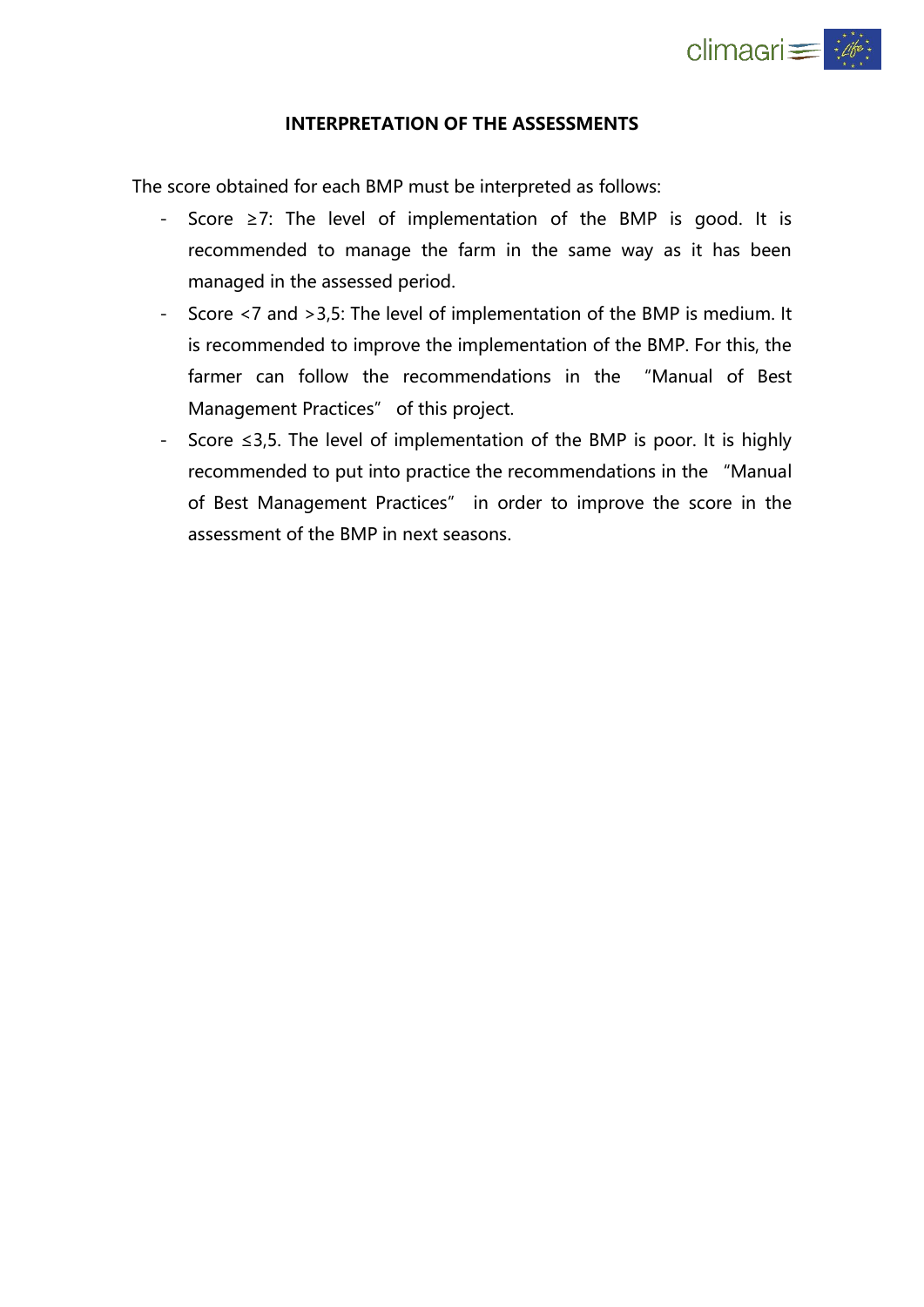

# **BMP 1: Use of permanent soil cover**

| <b>Implemented practices</b>                                                                  | Val.           |
|-----------------------------------------------------------------------------------------------|----------------|
| Use of cover crops and direct seeding: After harvesting a commercial crop and until the       | 10             |
| seeding of the following one, a cover crop is established in order to protect soil. Stubble   |                |
| is never removed from the surface of the soil (use of direct seeder).                         |                |
| Use of cover crops and strip till: After harvesting a commercial crop and until the seeding   | 9              |
| of the following one, a cover crop is established in order to protect soil. Stubble is never  |                |
| removed from the surface of the soil excepting few days before seeding, when a narrow         |                |
| and shallow vertical operation is carried out in the seeding lines.                           |                |
| Direct seeding: Between the harvest of one crop and the seeding of the following one          | 8              |
| there is no mechanical alteration of soil, remaining stubble on the surface for the whole     |                |
| period between crops.                                                                         |                |
| Strip-till: there is no mechanical alteration of soil between the harvest of one crop and the | 6              |
| seeding of the following one, remaining stubble over the surface for the whole period         |                |
| between crops, excepting few days before seeding, when a narrow and shallow vertical          |                |
| operation is carried out in the seeding lines.                                                |                |
| Minimum tillage immediately prior to seeding: Stubble remains on the soil surface until       | $\overline{4}$ |
| few days before seeding, when vertical operations -which bury a part of the stubble - are     |                |
| carried out in order to prepare the sowing bed.                                               |                |
| Conventional tillage immediately prior to seeding: Stubble remains on the soil surface        | 3              |
| until few days before seeding, when operations -which bury a part of the stubble,             |                |
| remaining less than 30% of soil surface covered by straw because of the number of             |                |
| operations or due to their intensity (e.g., moldboard)- are carried out in order to prepare   |                |
| the sowing bed.                                                                               |                |
| Minimum tillage after harvest: Few days after the harvest they are carried out vertical       | $\overline{2}$ |
| operations through which a part of the stubble is buried, keeping at least a 30% of the soil  |                |
| surface covered by straw.                                                                     |                |
| Conventional tillage after harvest: Few days after the harvest they are carried out           | 0              |
| operations through which stubble is buried, keeping less than 30% of the soil surface         |                |
| covered by straw because of number of operations or due to their intensity (e.g.,             |                |
| moldboard).                                                                                   |                |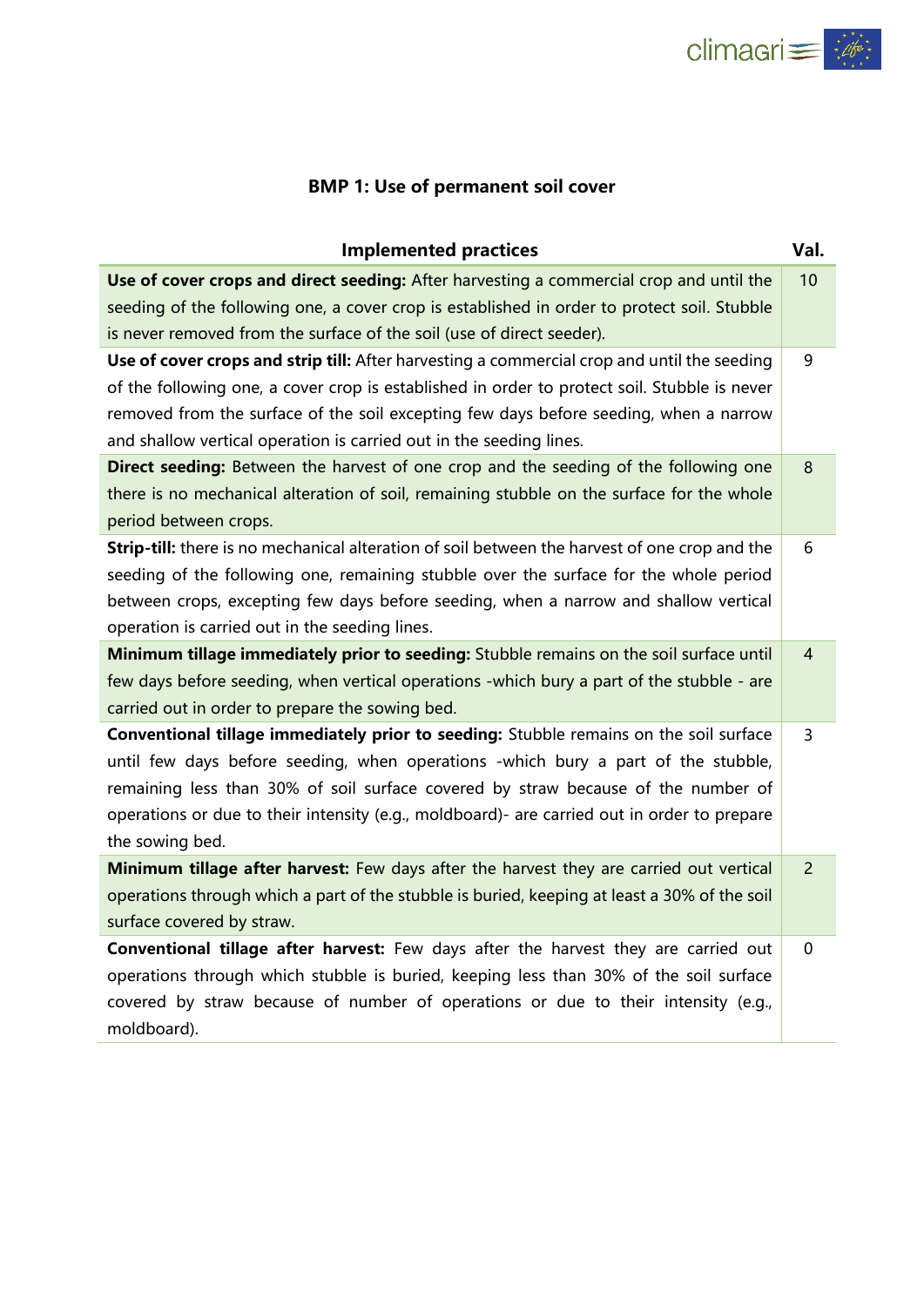

# **BMP 2: Use of minimum soil disturbance practices**

| <b>Implemented practices</b>                                                             | Val.     |
|------------------------------------------------------------------------------------------|----------|
| Direct seeding with discs seeder: Between the harvest of one crop and the                | 10       |
| seeding of the following one, soil is not disturbed and straw is kept over the soil      |          |
| for the whole period between crops. Residues in the seeding line are                     |          |
| cut/removed by a disc preceding the seeding unit.                                        |          |
| Direct seeding with tine seeder: Between the harvest of one crop and the                 | 8        |
| seeding of the following one, soil is not disturbed and straw is kept over the soil      |          |
| for the whole period between crops. Residues in the seeding line are                     |          |
| cut/removed by a tine preceding the seeding unit.                                        |          |
| <b>Strip-till:</b> Between the harvest of one crop and the seeding of the following one, | 6        |
| soil is not disturbed and straw is kept over the soil for the whole period between       |          |
| crops, except in the few days prior to sowing, in which it is carried out a shallow      |          |
| and narrow vertical operation only in the seeding line.                                  |          |
| Minimum tillage: The seedbed is prepared through vertical tillage. As a                  | 4        |
| consequence of labors, a part of the straw is buried/removed from the soil               |          |
| surface, although at least 30% of the surface keep covered by crop residues at           |          |
| the time of seeding.                                                                     |          |
| Vertical conventional tillage: There are carried out vertical operations (no             | 2        |
| turned over) that remove the straw from the soil surface. Less than 30% of soil          |          |
| surface keeps covered by crop residues at the time of seeding.                           |          |
| Conventional tillage including soil turning over: There are carried out                  | $\Omega$ |
| operations through which soil is turned over and crop residues are completely            |          |
| removed from soil surface.                                                               |          |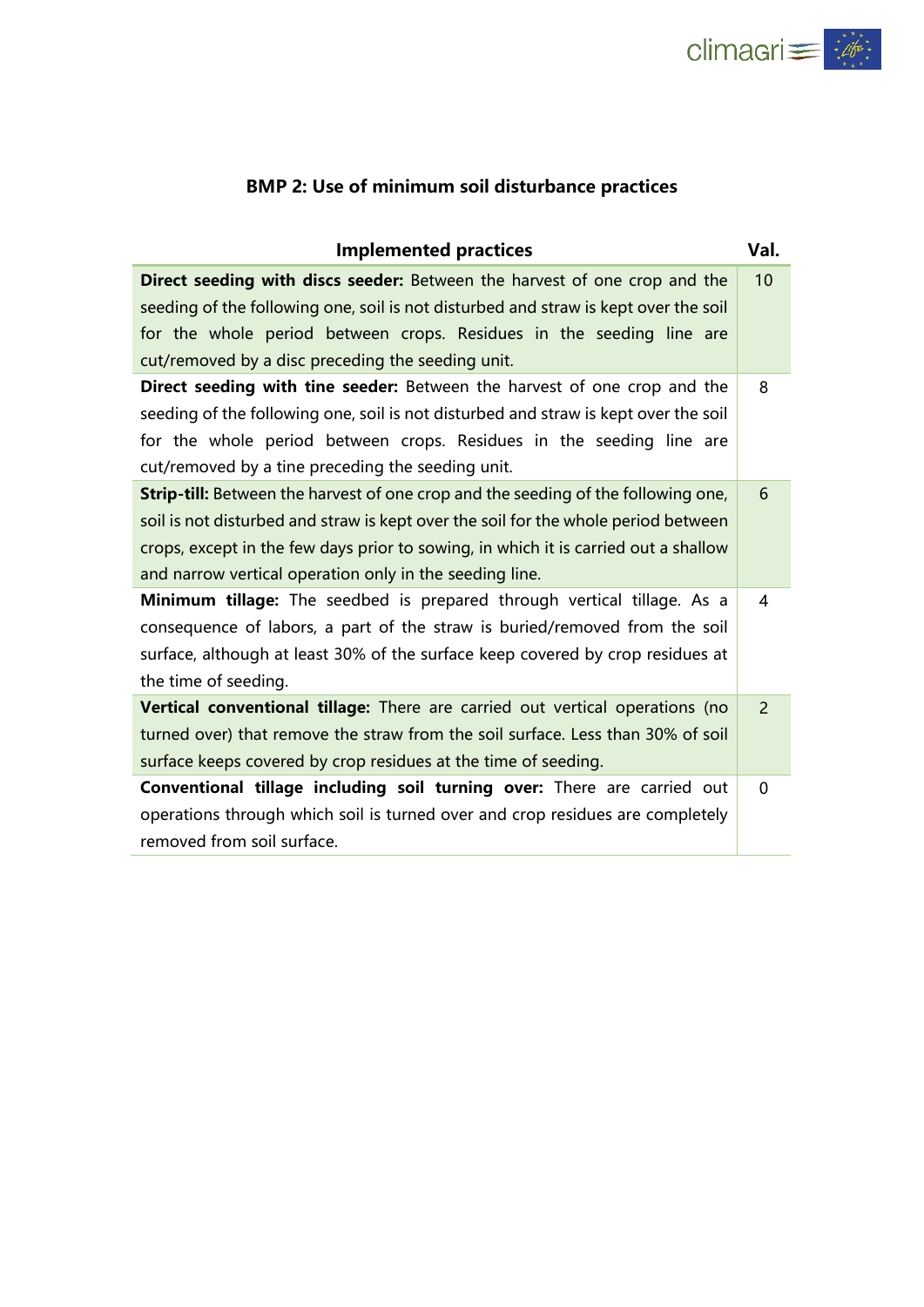

#### **BMP 3: Perform suitable crop rotation/diversification**

| <b>Implemented practices</b>                                                         | Val.           |
|--------------------------------------------------------------------------------------|----------------|
| The farm is divided into plots of similar area and a different crop is grown in each | 10             |
| plot. Additionally, every season crops grown in each plot change according to a      |                |
| pre-established 4 seasons (at least) crops rotation program.                         |                |
| The farm is not divided into plots because of its size, but the crop grown changes   | 9              |
| every season according to a pre-established 4 seasons (at least) crops rotation      |                |
| program.                                                                             |                |
| The farm is divided into plots of similar area and a different crop is grown in each | 9              |
| plot. Additionally, every season crops grown in each plot change according to a      |                |
| pre-established 3 seasons crops rotation program.                                    |                |
| The farm is not divided into plots because of its size, but the crop grown changes   | 8              |
| every season according to a pre-established 3 seasons crops rotation program.        |                |
| The farm is divided into plots of similar area and a different crop is grown in each | $\bf 8$        |
| plot. Additionally, every season crops grown in each plot change according to a      |                |
| pre-established 2 seasons crops rotation program.                                    |                |
| The farm is not divided into plots because of its size, but the crop grown changes   | 6              |
| every season according to a pre-established 2 seasons crops rotation program.        |                |
| The farm is divided into plots of similar area and a different crop is grown for the | 5              |
| same season in each plot. In some plots, the crop grown vary from one year to the    |                |
| other, but other plots, which represent less than 40% of the total area of the farm, |                |
| are under monoculture.                                                               |                |
| The farm is divided into plots of similar area and a different crop is grown for the | 4              |
| same season in each plot. In some plots, the crop grown vary from one year to the    |                |
| other, but other plots, which represent between 40% and 80% of the total area of     |                |
| the farm, are under monoculture.                                                     |                |
| The farm is divided into plots of similar area and a different crop is grown for the | $\overline{2}$ |
| same season in each plot. In some plots, the crop grown vary from one year to the    |                |
| other, but other plots, which represent more than 80% of the total area of the farm, |                |
| are under monoculture.                                                               |                |
| The whole farm is under monoculture.                                                 | 0              |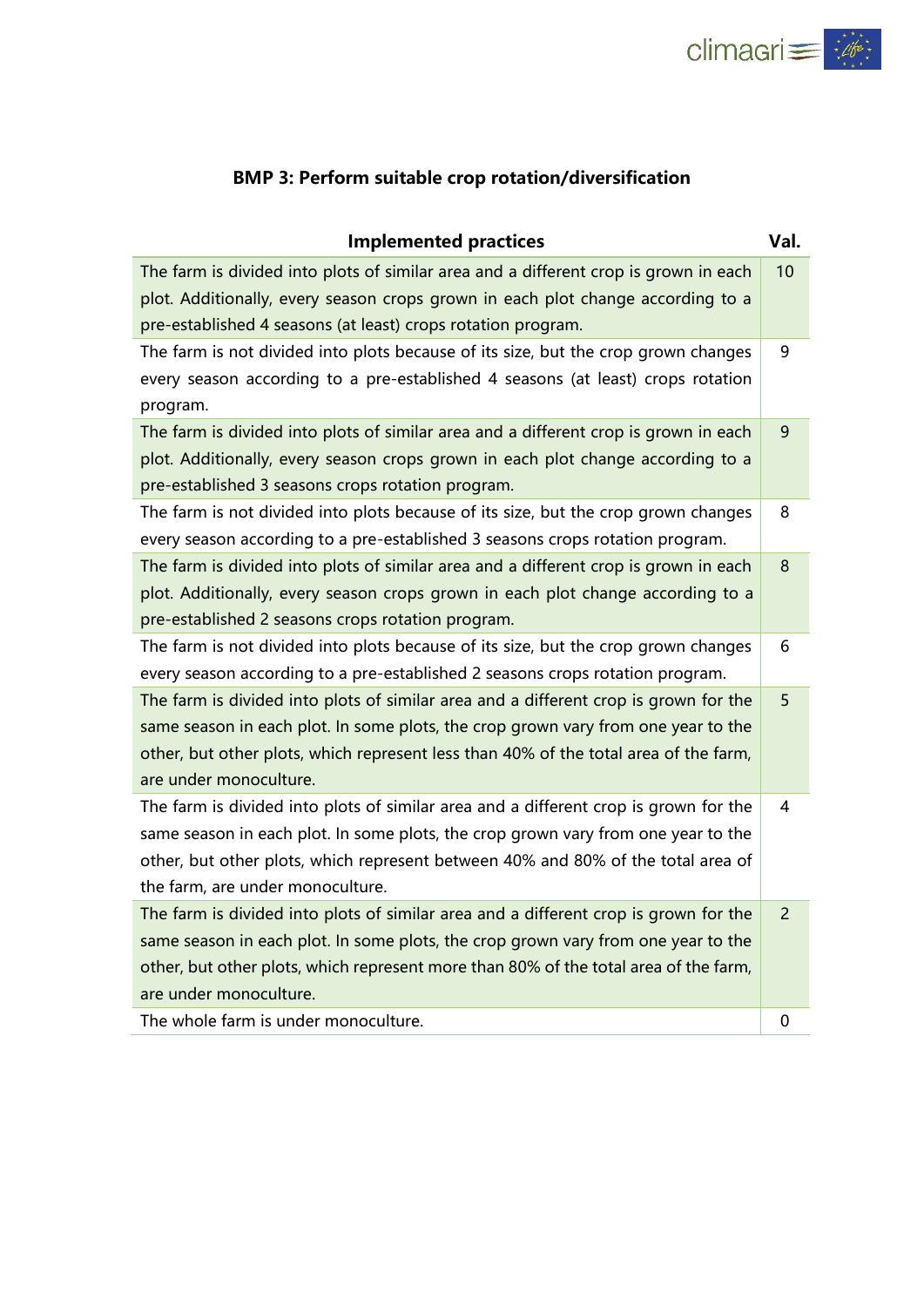

#### **BMP 4: Optimisation in the use of agrochemicals**

#### **Applications of phitosanitary products and fertilizers are carried out: Answer**

| In the time of the day on which the treatment presents the     | <b>YES</b> | <b>SOMETIMES</b> | <b>NO</b> |
|----------------------------------------------------------------|------------|------------------|-----------|
| higher efficiency due to the ambient temperature.              | $(+2)$     | $(+1)$           | $(+0)$    |
| Using the type of nozzles and/or machinery regulation that     | <b>YES</b> | <b>SOMETIMES</b> | <b>NO</b> |
| guarantee a good distribution of the phytosanitary product or  | $(+2)$     | $(+1)$           | $(+0)$    |
| fertilizer.                                                    |            |                  |           |
| At the appropriate date, taking into account the condition of  | <b>YES</b> | <b>SOMETIMES</b> | <b>NO</b> |
| the farm and verifying that the treatment is really necessary. | $(+1,5)$   | $(+0,75)$        | $(+0)$    |
| Using variable application systems, taking always into account | <b>YES</b> | <b>SOMETIMES</b> | <b>NO</b> |
| the real needs and adjusting the dose to them.                 | $(+1,5)$   | $(+0,75)$        | $(+0)$    |
| Using guidance systems, preventing excessive overlap and/or    | <b>YES</b> | <b>SOMETIMES</b> | <b>NO</b> |
| untreated areas.                                               | $(+1,5)$   | $(+0,75)$        | $(+0)$    |
| Applying the minimum dose for the effectiveness of the plant   | <b>YES</b> | <b>SOMETIMES</b> | <b>NO</b> |
| protection product or fertilizer.                              | $(+1,5)$   | $(+0.75)$        | $(+0)$    |

#### **BMP 5: Appropriate management of plant protection products**

#### **The following aspects are taken into account in the**

#### **Answer**

| managament of the products:                                       |            | мнэм с           |           |  |  |  |  |  |  |  |  |  |
|-------------------------------------------------------------------|------------|------------------|-----------|--|--|--|--|--|--|--|--|--|
| Anti-drift nozzles are used.                                      | <b>YES</b> | <b>NO</b>        |           |  |  |  |  |  |  |  |  |  |
| $(+2)$<br>$(+1)$                                                  |            |                  |           |  |  |  |  |  |  |  |  |  |
| periodically checked,<br>being<br>replaced<br>Nozzles are<br>the  | <b>YES</b> | <b>SOMETIMES</b> | <b>NO</b> |  |  |  |  |  |  |  |  |  |
| $(+2)$<br>$(+1)$<br>damaged ones.                                 |            |                  |           |  |  |  |  |  |  |  |  |  |
| Spill containment measures are available. In case there are no    | <b>YES</b> | <b>SOMETIMES</b> | <b>NO</b> |  |  |  |  |  |  |  |  |  |
| fixed places in the field to prepare the spray liquid, there is a | $(+1,5)$   | $(+0,75)$        | $(+0)$    |  |  |  |  |  |  |  |  |  |
| mobile system that can contain spills, such as plastic or metal   |            |                  |           |  |  |  |  |  |  |  |  |  |
| trays that can be transported to the field.                       |            |                  |           |  |  |  |  |  |  |  |  |  |
| It is avoided to place the areas where the plant-protection       | <b>YES</b> | <b>SOMETIMES</b> | <b>NO</b> |  |  |  |  |  |  |  |  |  |
| products are prepared close to water streams.                     | $(+1,5)$   | $(+0.75)$        | $(+0)$    |  |  |  |  |  |  |  |  |  |
| Equipment for application of plant-protection products and        | <b>YES</b> | <b>SOMETIMES</b> | <b>NO</b> |  |  |  |  |  |  |  |  |  |
| fertilizers have passed an official checking.                     | $(+1,5)$   | $(+0.75)$        | $(+0)$    |  |  |  |  |  |  |  |  |  |
| The transport, storage, preparation and mixing, rinsing and       | <b>YES</b> | <b>SOMETIMES</b> | <b>NO</b> |  |  |  |  |  |  |  |  |  |
| return of the containers is carried out in compliance with the    | $(+1,5)$   | $(+0.75)$        | $(+0)$    |  |  |  |  |  |  |  |  |  |
| regulations.                                                      |            |                  |           |  |  |  |  |  |  |  |  |  |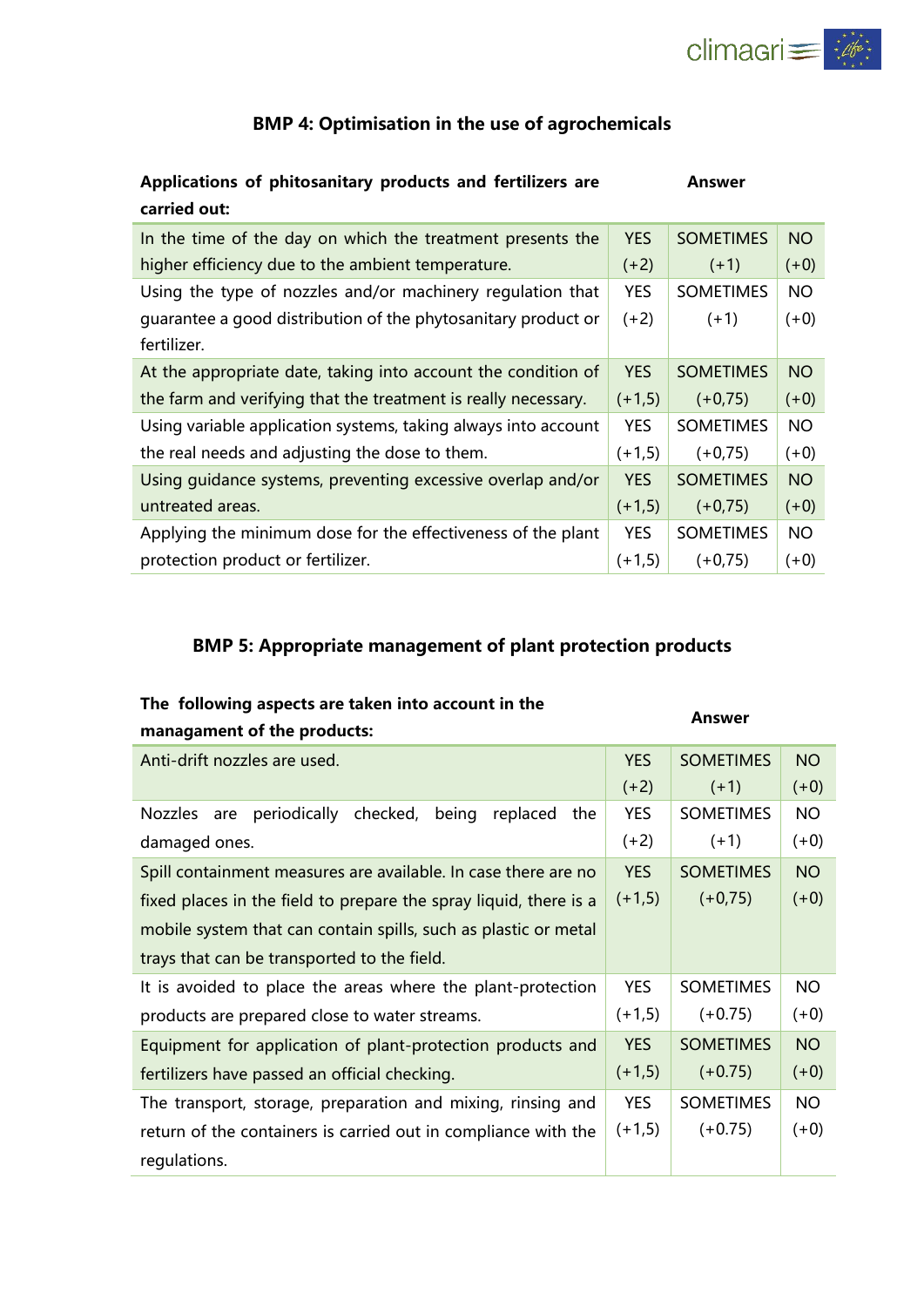

| <b>Implemented practices</b>                                        | Answer     |                  |           |  |  |  |  |
|---------------------------------------------------------------------|------------|------------------|-----------|--|--|--|--|
| Annual monitoring of work schedules and production                  | <b>YES</b> | <b>SOMETIMES</b> | <b>NO</b> |  |  |  |  |
| levels.                                                             | $(+1,25)$  | $(+0,6)$         | $(+0)$    |  |  |  |  |
| Decision-making based on the results of previous years.             | <b>YES</b> | <b>SOMETIMES</b> | NO.       |  |  |  |  |
|                                                                     | $(+1,25)$  | $(+0,6)$         | $(+0)$    |  |  |  |  |
| Crops harvesting with yield monitor.                                | <b>YES</b> | <b>SOMETIMES</b> | <b>NO</b> |  |  |  |  |
|                                                                     | $(+1,25)$  | $(+0,6)$         | $(+0)$    |  |  |  |  |
| Use of guidance systems.                                            | <b>YES</b> | <b>SOMETIMES</b> | <b>NO</b> |  |  |  |  |
|                                                                     | $(+1,25)$  | $(+0,6)$         | $(+0)$    |  |  |  |  |
| Use of fertilizer variable application systems.                     | <b>YES</b> | <b>SOMETIMES</b> | <b>NO</b> |  |  |  |  |
|                                                                     | $(+1,25)$  | $(+0,6)$         | $(+0)$    |  |  |  |  |
| Use of herbicides variable application systems.                     | <b>YES</b> | <b>SOMETIMES</b> | <b>NO</b> |  |  |  |  |
|                                                                     | $(+1,25)$  | $(+0,6)$         | $(+0)$    |  |  |  |  |
| crops information<br>Geographic<br>Recording<br><sub>of</sub><br>in | <b>YES</b> | <b>SOMETIMES</b> | <b>NO</b> |  |  |  |  |
| Information Systems (GIS).                                          | $(+1,25)$  | $(+0,6)$         | $(+0)$    |  |  |  |  |
| Use of decision making systems based on GIS.                        | <b>YES</b> | <b>SOMETIMES</b> | <b>NO</b> |  |  |  |  |
|                                                                     | $(+1,25)$  | $(+0,6)$         | $(+0)$    |  |  |  |  |

### **BMP 6: Use of advanced technology**

# **BMP 7: Implementation of optimum and deficit irrigation strategies.**

| <b>Implemented practices</b>                                  |            | Answer                        |           |  |
|---------------------------------------------------------------|------------|-------------------------------|-----------|--|
| A climatic characterization of the area has been made         | <b>YES</b> | <b>SOMETIMES</b>              | <b>NO</b> |  |
| (meteorological data available).                              | $(+1,25)$  | $(+0,6)$                      | $(+0)$    |  |
| The phenological cycle of the crop is known including the     | <b>YES</b> | <b>SOMETIMES</b>              | NO.       |  |
| date of sowing.                                               | $(+1,25)$  | $(+0,6)$                      | $(+0)$    |  |
| There are previous experiences in the area to determine the   | <b>YES</b> | <b>SOMETIMES</b>              | <b>NO</b> |  |
| impact of deficit irrigation on our farm.                     | $(+1,25)$  | $(+0,6)$                      | $(+0)$    |  |
| There is a specific irrigation schedule.                      | <b>YES</b> | <b>SOMETIMES</b><br><b>NO</b> |           |  |
|                                                               | $(+1,25)$  | $(+0,6)$                      | $(+0)$    |  |
| Water supply has been reduced.                                | <b>YES</b> | <b>SOMETIMES</b>              | <b>NO</b> |  |
|                                                               | $(+1,25)$  | $(+0,6)$                      | $(+0)$    |  |
| The irrigation schedule has been updated in case there has    | <b>YES</b> | <b>SOMETIMES</b>              | <b>NO</b> |  |
| been a decrease in the water supply.                          | $(+1,25)$  | $(+0,6)$                      | $(+0)$    |  |
| The water deficit of the crop is controlled.                  | <b>YES</b> | <b>SOMETIMES</b>              | <b>NO</b> |  |
|                                                               | $(+1,25)$  | $(+0,6)$                      | $(+0)$    |  |
| The decrease in the volume of irrigation applied (if any) has | YES.       | <b>SOMETIMES</b>              | NO.       |  |
| not affected the crop yield.                                  | $(+1,25)$  | $(+0,6)$                      | $(+0)$    |  |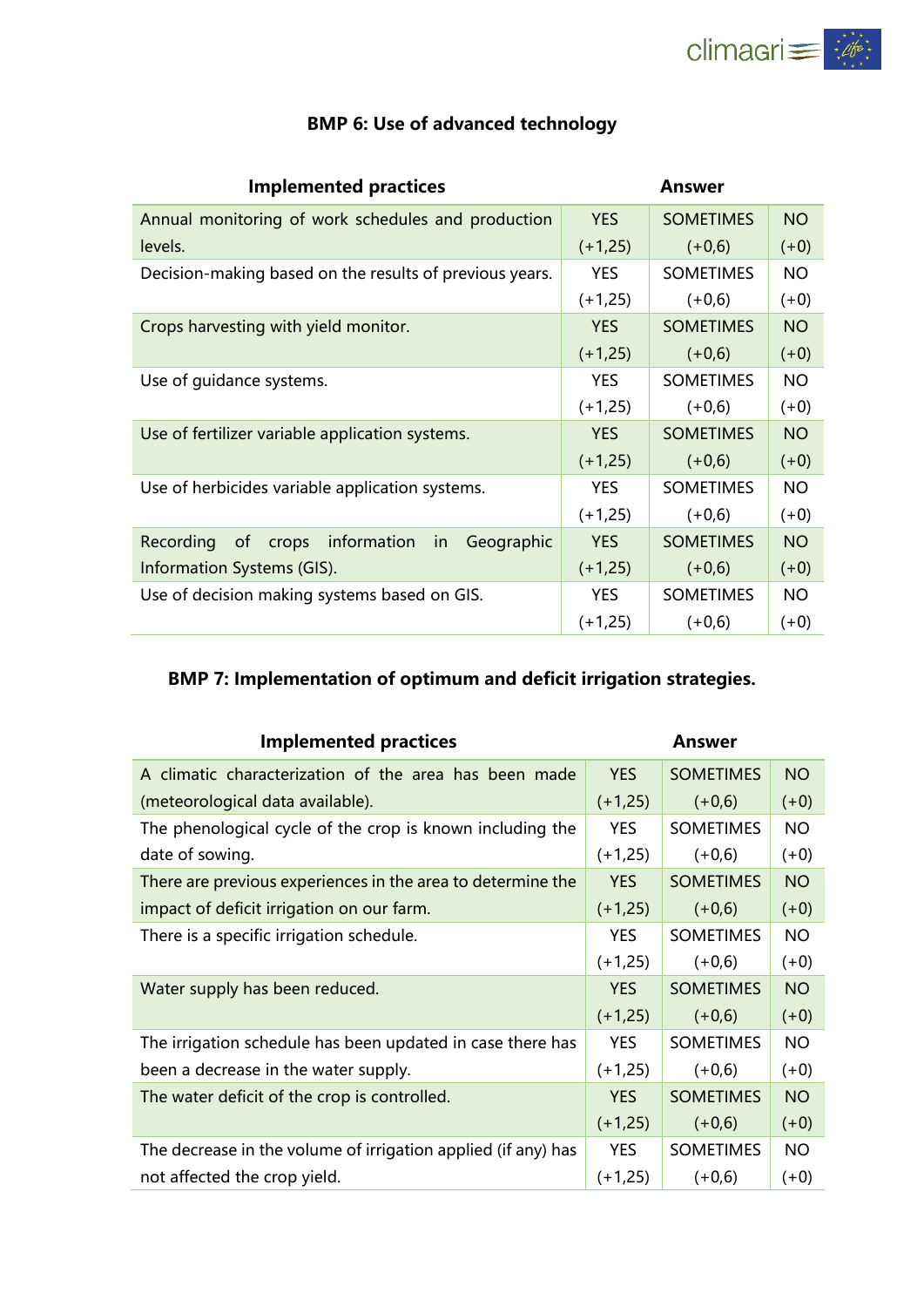

| BiviP 8: Joint consideration of optimised adricultural, technical and financial |          |                  |        |  |  |  |  |  |  |  |  |  |
|---------------------------------------------------------------------------------|----------|------------------|--------|--|--|--|--|--|--|--|--|--|
| practices to improve irrigation water management                                |          |                  |        |  |  |  |  |  |  |  |  |  |
| <b>Implemented practices</b>                                                    |          | Answer           |        |  |  |  |  |  |  |  |  |  |
| An Irrigation Consultancy Service or a technician specialized                   | YES.     | <b>SOMETIMES</b> | NO.    |  |  |  |  |  |  |  |  |  |
| in irrigation management is available in the area.                              | $(+1,5)$ | $(+0.75)$        | $(+0)$ |  |  |  |  |  |  |  |  |  |
|                                                                                 |          |                  |        |  |  |  |  |  |  |  |  |  |

# **BMP 8: Joint consideration of optimised agricultural, technical and financial**

| in irrigation management is available in the area.            | $(+1,5)$   | $(+0,75)$        | $(+0)$    |
|---------------------------------------------------------------|------------|------------------|-----------|
| The recommendations of the Irrigation Consultancy Service     | <b>YES</b> | <b>SOMETIMES</b> | <b>NO</b> |
| or technician are followed.                                   | $(+1,5)$   | $(+0,75)$        | $(+0)$    |
| The crop, the availability of water (time and volume) and the | YES.       | <b>SOMETIMES</b> | <b>NO</b> |
| reliability of the supply has been taken into account in the  | $(+1,5)$   | $(+0,75)$        | $(+0)$    |
| design of the irrigation system.                              |            |                  |           |
| In the design of the irrigation system it has been taken into | <b>YES</b> | <b>SOMETIMES</b> | <b>NO</b> |
| account the characteristics of the soil.                      | $(+1,5)$   | $(+0,75)$        | $(+0)$    |
| A previous scheduling of the agronomic practices to be        | <b>YES</b> | <b>SOMETIMES</b> | <b>NO</b> |
| developed in the farm has been carried out.                   | $(+1,5)$   | $(+0,75)$        | $(+0)$    |
| Management of the Irrigation Area is taken into account in    | <b>YES</b> | <b>SOMETIMES</b> | <b>NO</b> |
| the management of irrigation water in the plot.               | $(+1,5)$   | $(+0,75)$        | $(+0)$    |
| If traditional water resources are limited, consideration has |            |                  |           |
| been given to the use of alternative resources (such as       | <b>YES</b> | <b>SOMETIMES</b> | <b>NO</b> |
| regenerated wastewater).                                      | $(+1)$     | $(+0,5)$         | $(+0)$    |

# **BMP 9: Implementation of multifunctional margins and retention structures**

| Implemented practices                                       | Answer     |                  |           |  |  |  |
|-------------------------------------------------------------|------------|------------------|-----------|--|--|--|
| The farm counts on multifunctional margins at boundaries    | <b>YES</b> | <b>SOMETIMES</b> | <b>NO</b> |  |  |  |
| with other farms.                                           | $(+1,1)$   | $(+0, 55)$       | $(+0)$    |  |  |  |
| In the farm, they have been introduced vegetation bands     | <b>YES</b> | <b>SOMETIMES</b> | <b>NO</b> |  |  |  |
| (or increase of plants density) in the thalwegs or areas of | $(+1,1)$   | $(+0, 55)$       | $(+0)$    |  |  |  |
| runoff concentration.                                       |            |                  |           |  |  |  |
| There are vegetation bands in the ditches of the service    | <b>YES</b> | <b>SOMETIMES</b> | <b>NO</b> |  |  |  |
| roads.                                                      | $(+1,1)$   | $(+0, 55)$       | $(+0)$    |  |  |  |
| There are multifunctional margins on the banks of the       | <b>YES</b> | <b>SOMETIMES</b> | <b>NO</b> |  |  |  |
| watercourses.                                               | $(+1,1)$   | $(+0, 55)$       | $(+0)$    |  |  |  |
| Phytosanitary treatments are avoided in the implanted       | <b>YES</b> | <b>SOMETIMES</b> | <b>NO</b> |  |  |  |
| margins.                                                    | $(+1,1)$   | $(+0, 55)$       | $(+0)$    |  |  |  |
| Fertilizer applications are avoided in the implanted        | <b>YES</b> | <b>SOMETIMES</b> | NO.       |  |  |  |
| margins.                                                    | $(+1,1)$   | $(+0, 55)$       | $(+0)$    |  |  |  |
| Plants of margins are mechanically controlled, favoring     | <b>YES</b> | <b>SOMETIMES</b> | <b>NO</b> |  |  |  |
| the self-seeding of the species of the margins.             | $(+1,1)$   | $(+0, 55)$       | $(+0)$    |  |  |  |
| Ploughing of the margins is avoided, what allows the        | <b>YES</b> | <b>SOMETIMES</b> | NO.       |  |  |  |
| spontaneous growth of vegetation of the margin.             | $(+1,1)$   | $(+0, 55)$       | $(+0)$    |  |  |  |
| It is avoided the use of margins as service roads for the   | <b>YES</b> | <b>SOMETIMES</b> | <b>NO</b> |  |  |  |
| movement of machinery.                                      | $(+1,2)$   | $(+0,6)$         | $(+0)$    |  |  |  |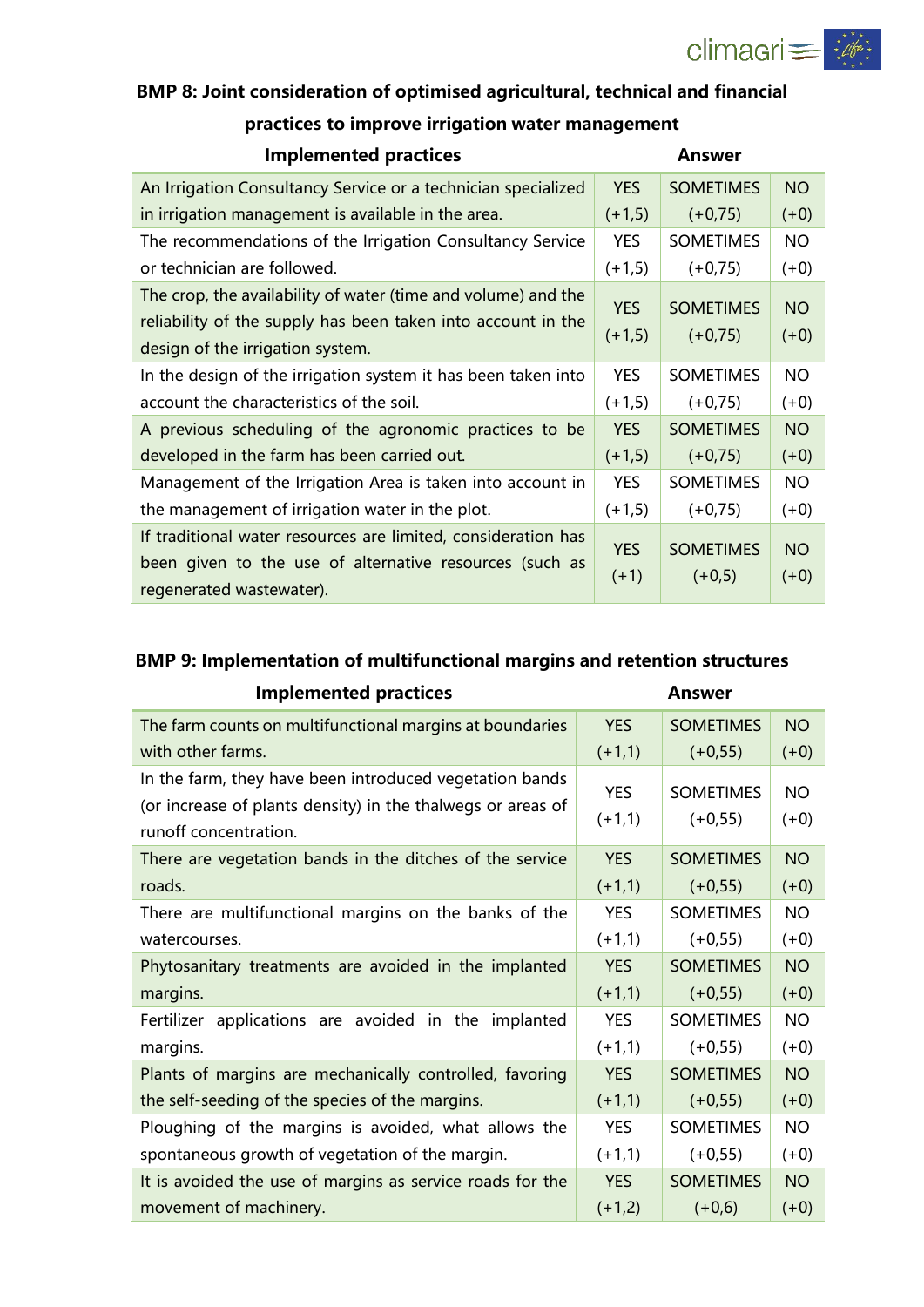

| <b>Implemented practices</b>                                 |            | Answer           |           |
|--------------------------------------------------------------|------------|------------------|-----------|
| There have been implemented multifunctional margins          | <b>YES</b> | <b>SOMETIMES</b> | <b>NO</b> |
| (buffer areas) in the vicinity of the water bodies of the    | $(+2)$     | $(+1)$           | $(+0)$    |
| farm.                                                        |            |                  |           |
| There have been implemented multifunctional margins          | <b>YES</b> | <b>SOMETIMES</b> | <b>NO</b> |
| (buffer areas) around the perimeter of the farm.             | $(+2)$     | $(+1)$           | $(+0)$    |
| Seeding is carried out through direct seeding or strip-till. | <b>YES</b> | <b>SOMETIMES</b> | <b>NO</b> |
|                                                              | $(+2)$     | $(+1)$           | $(+0)$    |
| There are refuge areas in the farms (areas of native         | <b>YES</b> | <b>SOMETIMES</b> | <b>NO</b> |
| vegetation, ruins of buildings or walls, etc).               | $(+2)$     | $(+1)$           | $(+0)$    |
| It is carried out integrated pest control.                   | <b>YES</b> | <b>SOMETIMES</b> | <b>NO</b> |
|                                                              | $(+2)$     | $(+1)$           | $(+0)$    |

# **BMP 10: Measures for the promotion of biodiversity**